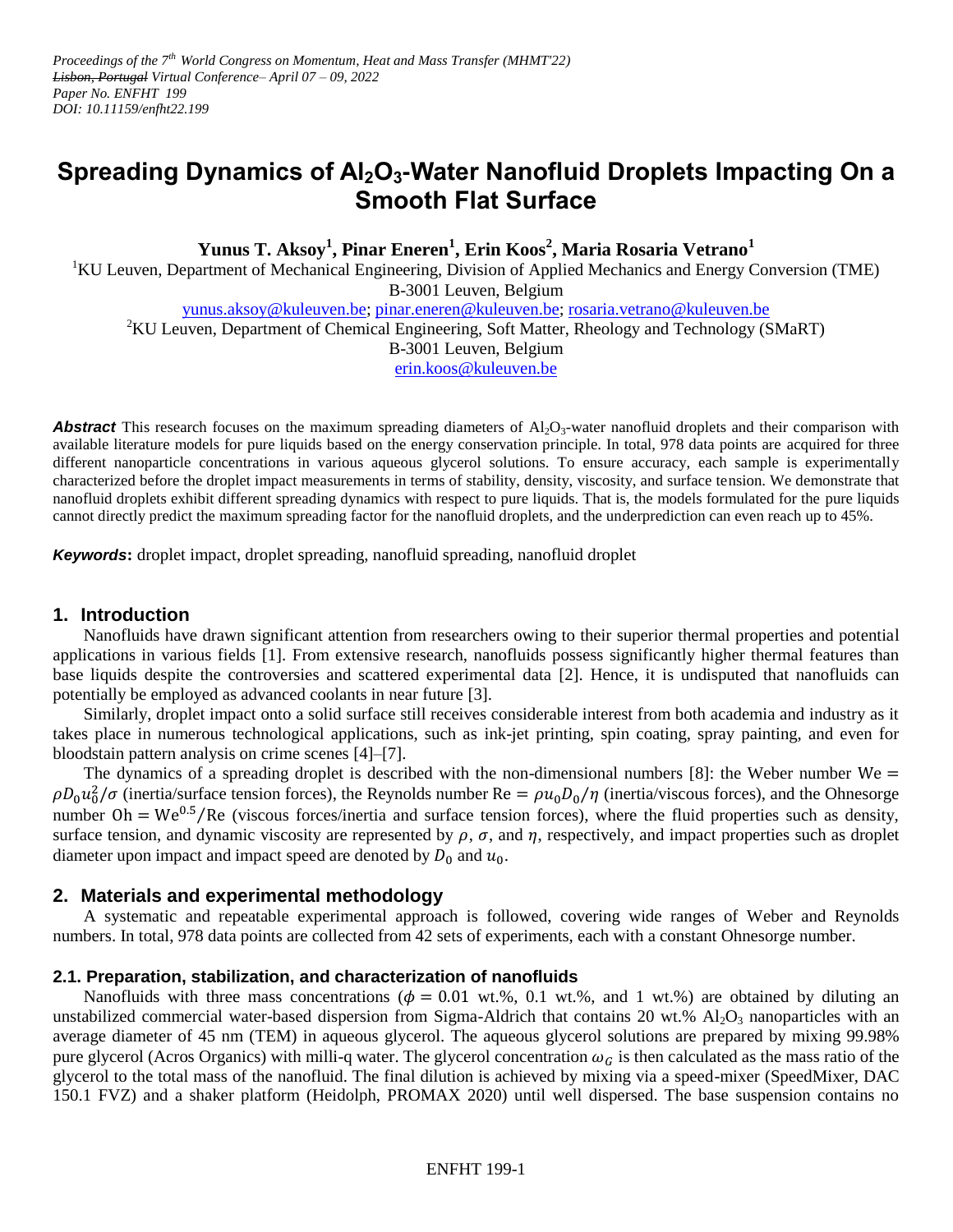dispersant, and no surfactant is added during the dilution process. Using this protocol, 23 samples of nanofluids are prepared with glycerol concentrations ranging from 0% to 80%. These samples are labelled with the following  $X-\omega_G$ -nf- $\phi$  where X represents the nature of the base liquid, i.e., water (W) or aqueous glycerol (AG).

To accurately calculate the Weber and Reynolds numbers, the nanofluid properties, i.e., the density, viscosity, and surface tension, are all measured and given in [Table 1](#page-1-0). The dynamic viscosity measurements are conducted on the ARES-G2 rheometer using a double-walled Couette cell at shear rates between 1 to 100 s<sup>-1</sup>, within 3% uncertainty, and the nanofluids display Newtonian behavior. The pendant drop method is employed on a KSV CAM200 goniometer for the surface tension measurements. The Young-Laplace fit is applied to 150 images for each sample: 30 consecutive images out of 5 droplets are averaged to confirm that the surface tension is invariant from droplet to droplet and independent of the pending time. For the density measurements, a pycnometer (BlauBrand, Gay-Lussac pattern, 10.109 ml) is used.

|                 | $\omega_G$     | $\phi$   | $\sigma$                | $\rho$                                 | $\eta$          |
|-----------------|----------------|----------|-------------------------|----------------------------------------|-----------------|
| Sample          | $[wt\%]$       | $[wt\%]$ | $\lceil mN \rceil$<br>m | $\lceil kg \rceil$<br>$\overline{m^3}$ | $[mPa \cdot s]$ |
| $W\n-nf-0.01$   | $\Omega$       | 0.01     | 70.2                    | 996.7                                  | 1.0             |
| AG-30-nf-0.01   | 30             | 0.01     | 69.9                    | 1070.6                                 | 2.5             |
| AG-37-nf-0.01   | 37             | 0.01     | 68.5                    | 1087.9                                 | 3.4             |
| $AG-43-nf-0.01$ | 43             | 0.01     | 67.6                    | 1103.1                                 | 4.2             |
| AG-58-nf-0.01   | 58             | 0.01     | 67.3                    | 1145.5                                 | 9.9             |
| $AG-70-nf-0.01$ | 70             | 0.01     | 66.1                    | 1178.0                                 | 23.4            |
| $AG-75-nf-0.01$ | 75             | 0.01     | 65.5                    | 1190.2                                 | 36.3            |
| AG-80-nf-0.01   | 80             | 0.01     | 64.7                    | 1204.5                                 | 60.6            |
| $W-nf-0.1$      | $\overline{0}$ | 0.1      | 71.4                    | 995.9                                  | 1.0             |
| AG-30-nf-0.1    | 30             | 0.1      | 70.0                    | 1071.1                                 | 2.6             |
| $AG-37-nf-0.1$  | 37             | 0.1      | 69.1                    | 1086.8                                 | 3.5             |
| $AG-43-nf-0.1$  | 43             | 0.1      | 68.3                    | 1101.4                                 | 4.2             |
| $AG-58-nf-0.1$  | 58             | 0.1      | 67.2                    | 1144.1                                 | 9.2             |
| $AG-70-nf-0.1$  | 70             | 0.1      | 65.9                    | 1178.2                                 | 23.3            |
| $AG-75-nf-0.1$  | 75             | 0.1      | 65.0                    | 1190.6                                 | 35.6            |
| AG-80-nf-0.1    | 80             | 0.1      | 64.8                    | 1204.3                                 | 62.0            |
| $AG-30-nf-1$    | 30             | 1        | 69.2                    | 1080.0                                 | 2.6             |
| $AG-37-nf-1$    | 37             |          | 69.3                    | 1097.6                                 | 3.5             |
| $AG-43-nf-1$    | 43             |          | 67.9                    | 1115.3                                 | 4.6             |
| $AG-58-nf-1$    | 58             |          | 66.7                    | 1154.1                                 | 10.8            |
| AG-70-nf-1      | 70             |          | 65.4                    | 1184.3                                 | 24.6            |
| $AG-75-nf-1$    | 75             |          | 65.1                    | 1200.1                                 | 40.9            |
| $AG-80-nf-1$    | 80             |          | 64.8                    | 1214.8                                 | 69.6            |

<span id="page-1-0"></span>Table 1: Material properties: glycerol mass fraction in water  $(\omega_G)$ , mass fraction of nanoparticles  $(\phi)$ , surface tension  $(\sigma)$ , density  $(\rho)$ , and dynamic viscosity  $(\eta)$ .

The stability of nanofluids is crucial for both the repeatability and reliability of the experiments. Therefore, we confirm the temporal stability of our samples using TurbiScan MA2000. We analyze the light transmittance for low mass fraction nanofluids ( $\phi = 0.01$  wt.% and 0.1 wt.%). For the higher mass fraction of  $\phi = 1$  wt.%, the light backscattering is measured due to the strong light extinction. The turbidity scan index TSI [9] is calculated to evaluate the temporal stability quantitatively by examining the variation in the transmittance or back-scattering data. To be on the safe side for the stability, the duration of the experiments is constrained to 4 hours ( $TSI \ll 0.015$ ), which corresponds to a change of less than 3% in the back-scattering along the tube length [10].

The main contributions to uncertainties in these numbers derive from the nanofluid viscosity and the image postprocessing for the droplet diameters and their impact velocities. Consequently, the uncertainty values on the governing parameters and the non-dimensional groups  $(\eta, D_0, u_0, \text{Re}, \text{and We})$  are estimated as 3%, 0.2%, 0.8%, 3.4%, and 2.1%, respectively.

## **2.2. Experimental setup and conditions**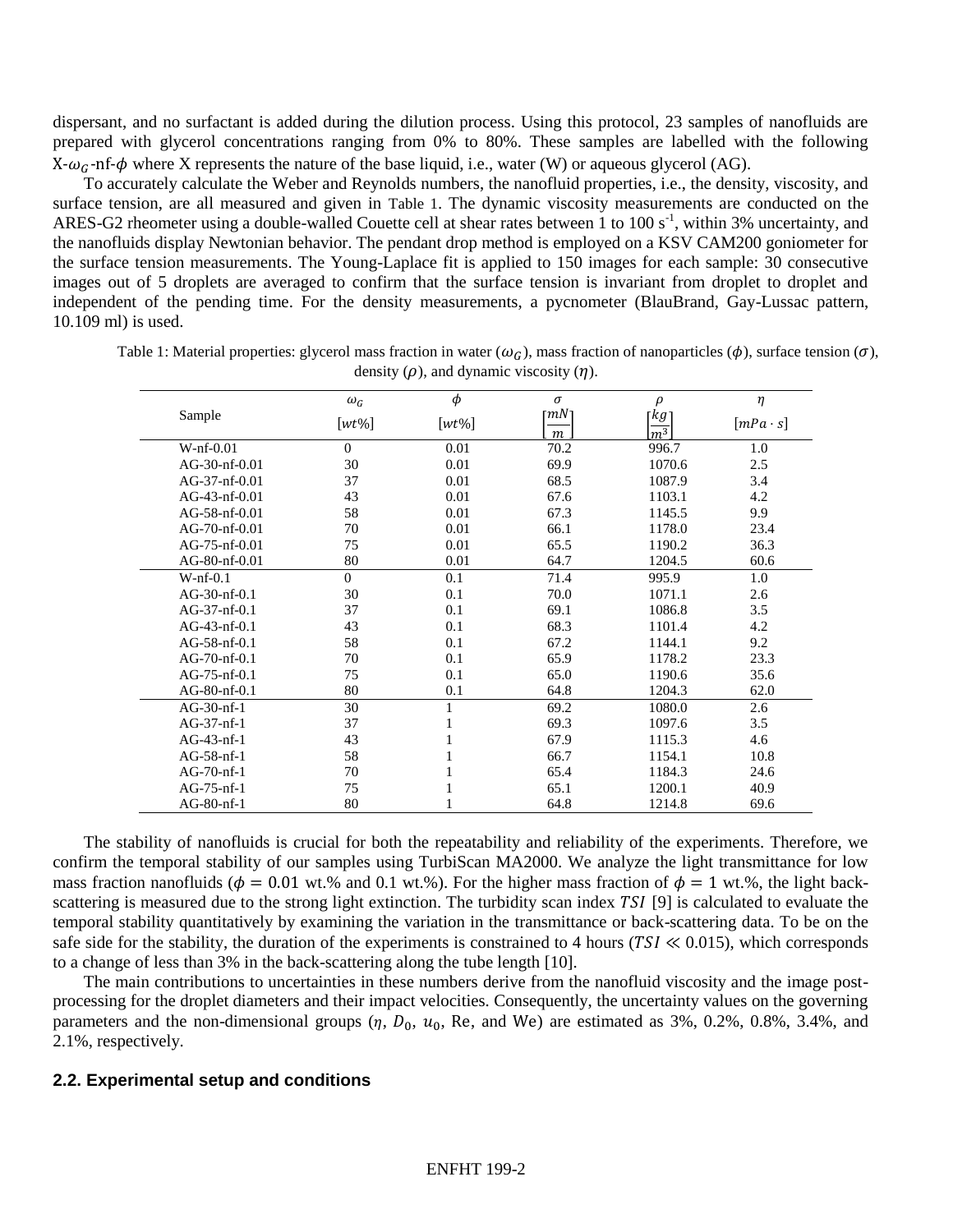The schematic of the experimental setup is shown in [Fig. 1](#page-2-0). The working fluid is infused from a syringe pump (Harvard 4400 PHD) through a tube to a blunt-tip needle where a droplet is formed. Two needles (GA 30 and GA 22) are are used to alter the droplet size from 2.2 to 2.8 mm. The droplet falls onto a 3-cm diameter smooth sapphire substrate. A laser-photo-diode unit creates a light beam through which the droplet passes and triggers the image acquisition unit composed of a high-speed camera (Photron Fast-CAM) and a Light-emitting diode (LED) illumination. The images are acquired at 12,000 fps in 10-bit grey-scale and with 29 µs shutter time. The test section is enclosed with a transparent Plexiglas box to prevent splashing of droplets and reduce the influence of air currents. The roughness of the sapphire substrate is measured by Mitutoyo CS-3200 with an average roughness  $R_a$  of 0.00909 µm and roughness pitch of 0.001 µm.



Fig. 1: Schematic of the experimental setup characterizing the droplet dynamics.

#### <span id="page-2-0"></span>**3. Mathematical models based on energy-balance equation**

To calculate the maximum spreading factor  $\beta_{max}$ , energy conservation should be satisfied upon droplet impact (kinetic energy  $K_1$  and surface-free energy  $S_1$ ) and at the maximum spreading (kinetic energy  $K_2$ , surface-free energy  $S_2$ , and viscous dissipation W), as given in Eqn. 1. Assuming that the droplet is cylindrical at its maximum diameter  $D_m$  with a rim thickness  $h_m$ , each energy term can be inserted into the energy balance as shown in Eqn. 2:

$$
K_1 + S_1 = K_2 + S_2 + W,\tag{1}
$$

$$
\frac{\pi \rho u_0^2 D_0^3}{12} + \pi D_0^2 \sigma = 0 + \pi \sigma D_m h_m + \frac{\pi}{4} \sigma D_m^2 (1 - \cos \theta) + \eta \left(\frac{u_c}{L_c}\right)^2 V_c t_m. \tag{2}
$$

where  $\theta$  is the contact angle,  $L_c$  and  $u_c$  are the characteristic length and velocity, respectively.  $V_c$  and  $t_m$  denote the volume and time in which the viscous dissipation occurs.

Pasandideh et al. [11] solve this energy equation neglecting the lateral surface energy at the maximum spreading. The characteristic length in this model is also assumed to be equal to the boundary layer thickness at the solid-liquid interface, i.e.,  $L_c = \frac{2}{l}$  $rac{2D_0}{\sqrt{\text{Re}}}$  in Eqn.3:

$$
\beta_{max} = \sqrt{\frac{We + 12}{3(1 - \cos \theta) + 4\left(\frac{We}{\sqrt{Re}}\right)}}.
$$
\n(3)

Ukiwe et al. [12] adapt this model by updating the surface energy term and come up with Eqn.4:

$$
(\text{We} + 12)\beta_{\text{max}} = 8 + \beta_{\text{max}}^3 \left(3(1 - \cos\theta) + 4\left(\frac{\text{We}}{\sqrt{\text{Re}}}\right)\right).
$$
\n<sup>(4)</sup>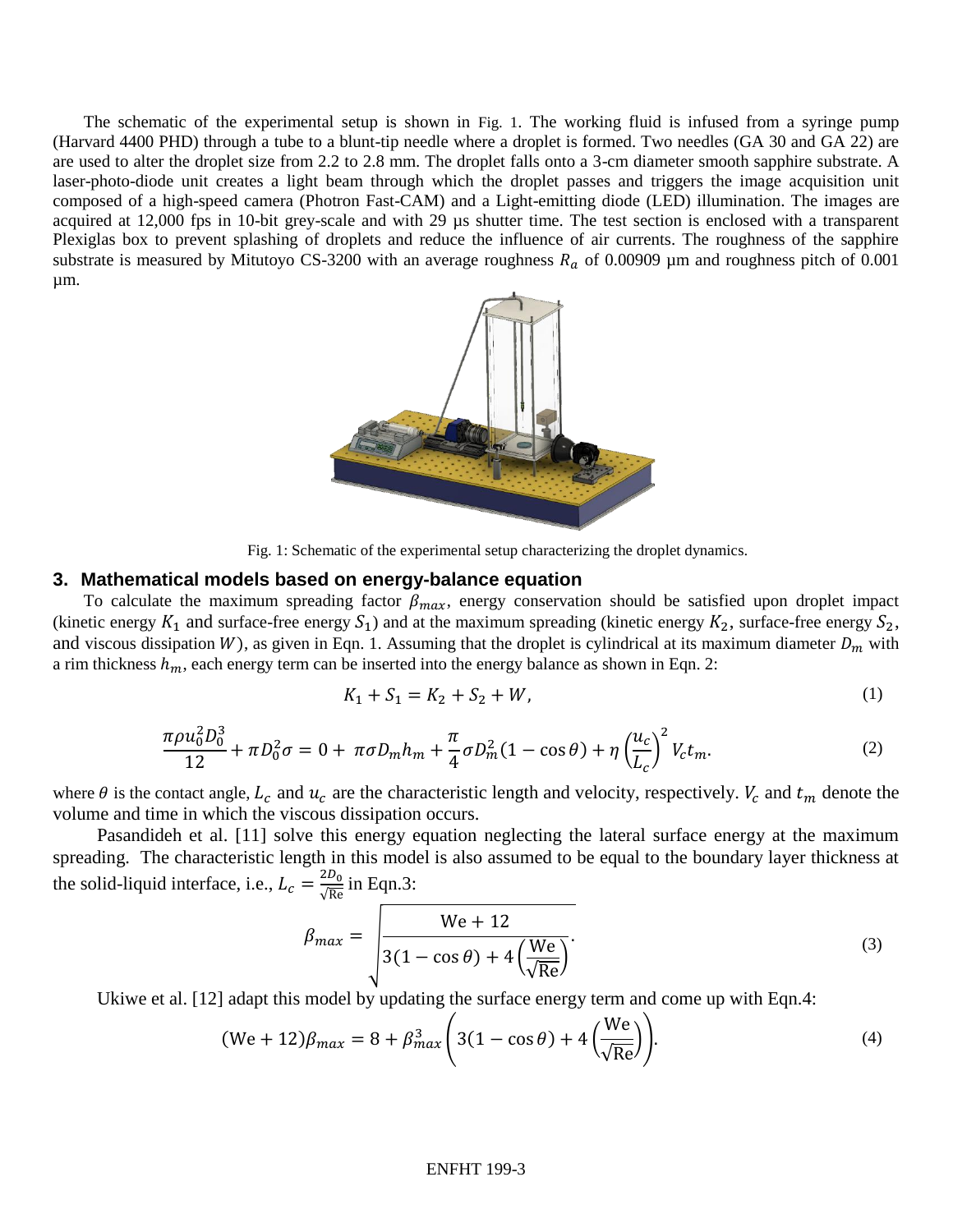With the recent developments, the characteristic length and velocity models [13] are also improved as well as time scales [14]. Du et al. [15] incorporate new parameters to more accurately calculate  $\beta_{max}$  (Eqn.5), by improving the viscous dissipation term, which is often overpredicted:

$$
(We + 12)\beta_{max} = 8 + 3(1 - \cos\theta)\beta_{max}^3 + 0.98\frac{We^{1.06}}{Re}\beta_{max}^{6.5}.
$$
 (5)

# **4. Results & discussion**

Fig. 2 shows how the three aforementioned models fit our experimental data for the three tested nanofluid concentrations. It is clear from those graphs that the  $A<sub>1</sub>, O<sub>3</sub>$  nanofluids show different characteristics than that of the liquids without nanoparticles, especially in the more viscous regime. Although all models fail to predict the nanofluid spreading factor accurately, the model of Du et al. [15] yields the best results owing to the improved viscous dissipation term. Therefore, a more extensive model is required to include the impact of the presence of the nanoparticles on the maximum spreading factor.



Fig. 2: The misestimation of some literature models formulated for pure liquids on the maximum spreading factor ( $\beta_{\text{max}}$ ) of nanofluid droplets based on the current experimental work: Models of (a) Pasandideh et al.  $[11]$  with RMS = 0.564, (b) Ukiwe et al.  $[12]$  with RMS = 0.5797 (c) Du et al. [15] with RMS = 0.3418. The error-bands of 10%, 20%, and 30% are plotted in grey color.

# **5. Conclusion**

In this experimental work, it is demonstrated that nanofluid droplets spread differently compared to pure liquid droplets. In other words, the models formulated for the pure liquids cannot correctly predict the maximum spreading factor for the nanofluid droplets. The difference between the model predicted values and experiment results can even reach up to 45%, and a new model should be implemented for these engineering fluids. It can be concluded that the presence of nanoparticles has an impact on the droplet's spreading dynamics, which requires a better understanding of the droplet spreading phenomenon.

## **Acknowledgements**

The authors gratefully acknowledge the in-kind support of Department of Chemical Engineering, KU Leuven. This work was supported by Interne Fondsen KU Leuven / Internal Funds KU Leuven (C24/18/057).

## **References**

- [1] S. M. S. Murshed, C. A. Nieto De Castro, M. J. V. Loureno, M. L. M. Lopes, and F. J. V. Santos, "A review of boiling and convective heat transfer with nanofluids," *Renew. Sustain. Energy Rev.*, vol. 15, no. 5, pp. 2342–2354, 2011, doi: 10.1016/j.rser.2011.02.016.
- [2] Y. T. Aksoy, Y. Zhu, P. Eneren, E. Koos, and M. R. Vetrano, "The impact of nanofluids on droplet/spray cooling of a heated surface: A critical review," *Energies*, vol. 14, no. 1, pp. 1–34, 2021, doi: 10.3390/en14010080.